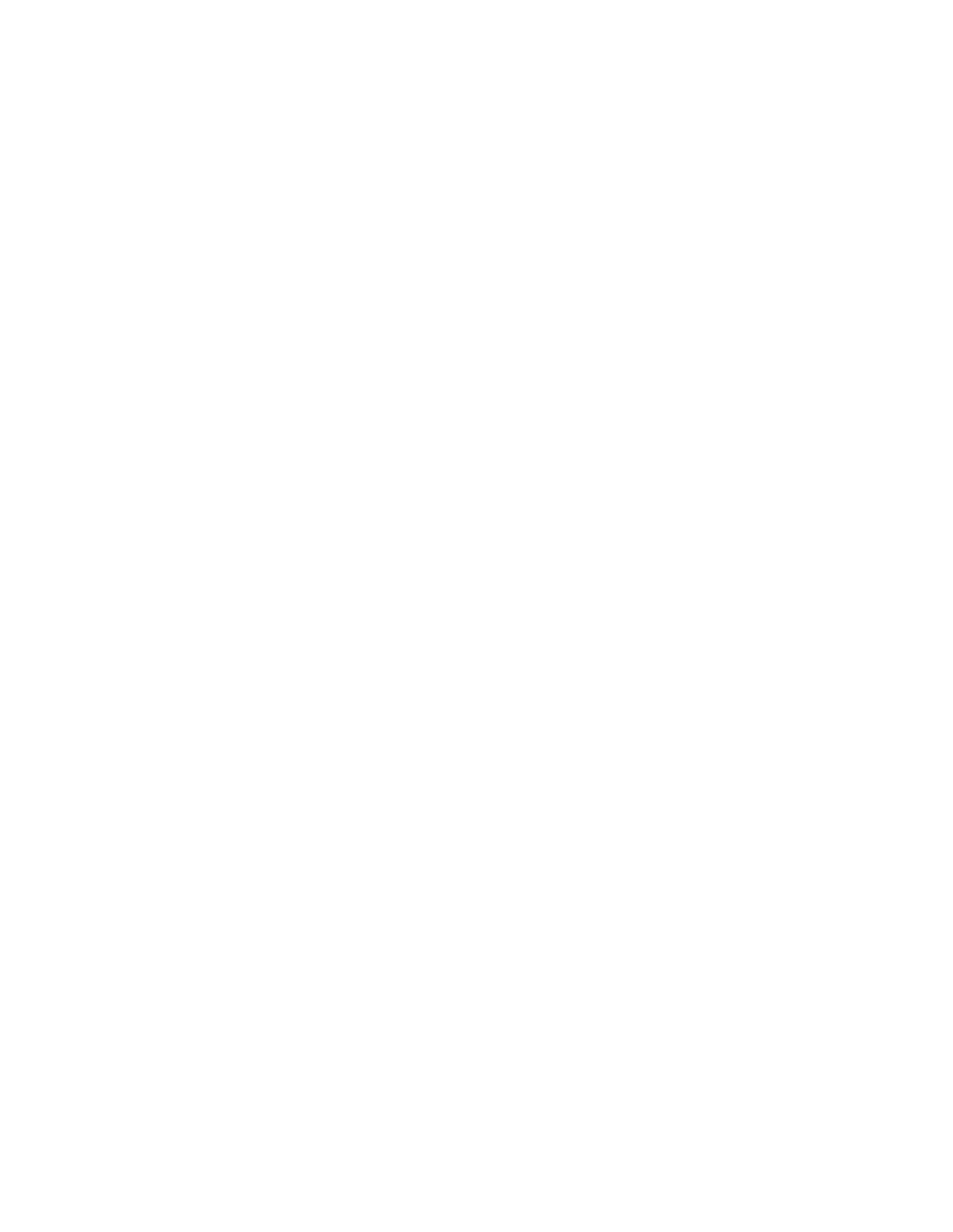# **PREFACE**

## **A. Purpose**

The purpose of the Berks County Comprehensive Plan update (the Plan) is to revise certain aspects of the Comprehensive Plan of 2013, and subsequent Plan documents. This revision serves as a set of recommendations rather than a regulatory document. It acts as a guide to growth and development and assists the Berks County Planning Commission in evaluating various development proposals and requests for financial assistance by local agencies to County, State, and Federal agencies. This Plan is a general guide and does not reflect in detail the location for all future development nor the precise boundary of such development. This revision is not a fixed or rigid document, but will be modified by the Commission when changes in the development of Berks County indicate the need to alter the Plan. The Plan, unless otherwise noted, supersedes the Comprehensive Plan of 2013. The target year for this Plan is 2030.

The Plan recognizes that the *Greenway, Parks and Recreation Plan* of 2007 and the *Long Range Transportation Plan and the Transportation Improvement Plan* of 2016 are also elements of the Berks County Comprehensive Plan.

#### **B. Vision Statement**

Berks County will take full advantage of its geographic location along major roadways that connect Berks County to the Philadelphia Region, Lehigh Valley, New York/New Jersey Metro Region, Lancaster, and Baltimore/Washington Metro Region to create jobs and new economic opportunities.

Berks County will continue to protect its rich agricultural land and heritage, expand its parks and trail systems, and promote the settlement of its population in a reinvigorated City of Reading and in boroughs and townships planned to emphasize higher density and more intimate walking-biking friendly communities. The county and its local communities will work together to promote smart growth policies and practices that accomplish these end results.

Berks County will continue to expand its use of new technology to link the county's economic, educational, and social institutions and continue to emphasize its already recognized policy of cooperation among municipal and county government agencies, to create a highly interactive county environment that serves all of its citizens more efficiently.

## **C. MPC Requirements**

One of the most important powers of local government is the ability to plan for and to control land use. The *Pennsylvania Municipalities Planning Code* (MPC), otherwise known as Act 247 of 1968, P.L. 805, provides the enabling legislation to accomplish this task. Since its inception, the legislation has been amended numerous times. However, the first comprehensive update of the MPC was adopted in December of 1988. These amendments to the MPC, known as Act 170 of 1988, standardized procedures, changed time limits, definitions, jurisdictional matters and enforcement powers. Act 67 and 68 of 2000 made substantial amendments to the MPC. The amendments provided for increased intergovernmental cooperation, implementation agreements, and other new requirements for the County Comprehensive Plan. New land use designations such as "Designated Growth Areas", and "Rural Resource Areas" (called Rural Conservation Areas in Berks Vision) were added, as well as additional requirements for agriculture, water resources, mining, timbering, and historic preservation. Acts 67 and 68 provided increased authority to the County Comprehensive Plan by stressing consistency between county and municipal plans, and making it a key criteria for State funding eligibility. The MPC mandates that the comprehensive plan contains certain elements. The elements are as follows:

- A statement of objectives concerning the location, character and timing of future development, that may serve as a statement of community development objectives.
- A land use plan, now expanded to include a plan to meet the housing needs of present residents and those anticipated to reside in the future, in different dwelling types at appropriate densities for households of all income levels.
- A plan for community facilities and utilities.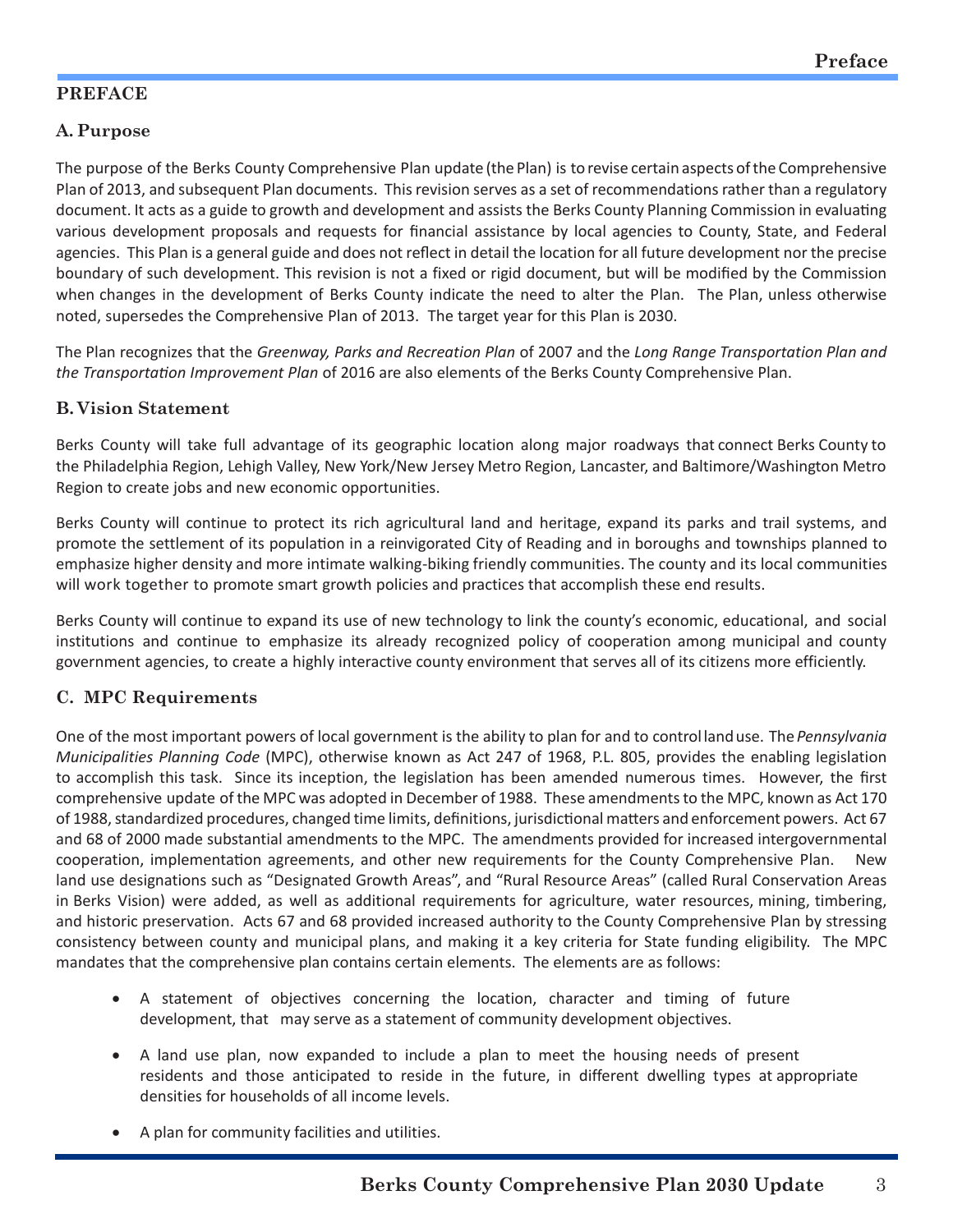#### **Preface**

- A plan for transportation
- A statement of the interrelationships among the various plan components.
- A discussion of short and long-range plan implementation strategies.
- • A statement indicating the relationship to the plans in contiguous municipalities and to regional trends.
- A plan for the protection of natural and historic resources.
- Identify important natural resources and appropriate utilization of existing minerals.
- Identify current and proposed land uses which have a regional impact and significance.
- A plan for the preservation and enhancement of prime agricultural land.
- A plan for historic preservation.
- A plan for the reliable supply of water.

In preparing the comprehensive plan, the Act requires that the Planning Commission make careful surveys, studies and analyses of housing, demographic, economic characteristics and trends. The Commission must also consider amount, type, general location and interrelationships of the various land uses; general location and extent of transportation and community facilities; natural features affecting development; natural, historic and cultural resources; and the prospects for future growth in the county. Based on our files and data resources, with consideration of the community development objectives, the future plans for land use, transportation, and community facilities can be prepared.

#### **D.Smart Growth Principles**

The policies and recommendations contained in this plan are guided by the principles of smart growth. Smart growth principles encourage well-planned development, with a range of housing and transportation choices that also preserves community resources, farmland and open space.

At the community level, smart growth principles provide for sound design and redevelopment practices that result in communities that are enjoyable places to live and work. On a regional level, smart growth fosters a more efficient use of a land by encouraging a larger share of regional growth to occur within the urbanized areas and areas already serviced by infrastructure. Smart growth reduces the percentage of growth on open areas, farmland, and on environmentally sensitive areas.

As a founding member of the Smart Growth Alliance of Berks County, the Planning Commission has worked hard to instill the principles of smart growth into the plans and actions of a range of community groups and trade associations throughout Berks County. Our smart growth principles are as follows:

- Create a Range of Housing Opportunities and Choices Providing quality housing for all households is a key component of a healthy community.
- Create Walkable Neighborhoods Walkable communities are desirable places to live and work, and therefore a key component of smart growth.
- Encourage Community and Stakeholder Collaboration Growth can create great places to live, work, and play-if it follows a community's own sense of how and where it wants to grow.
- Foster Distinctive, Attractive Communities with a Strong Sense of Place Smart growth encourages communities to craft a vision and set standards for designs and construction that blend with community architecture and creates an authentic environment.

## 4 **Berks County Comprehensive Plan 2030 Update**